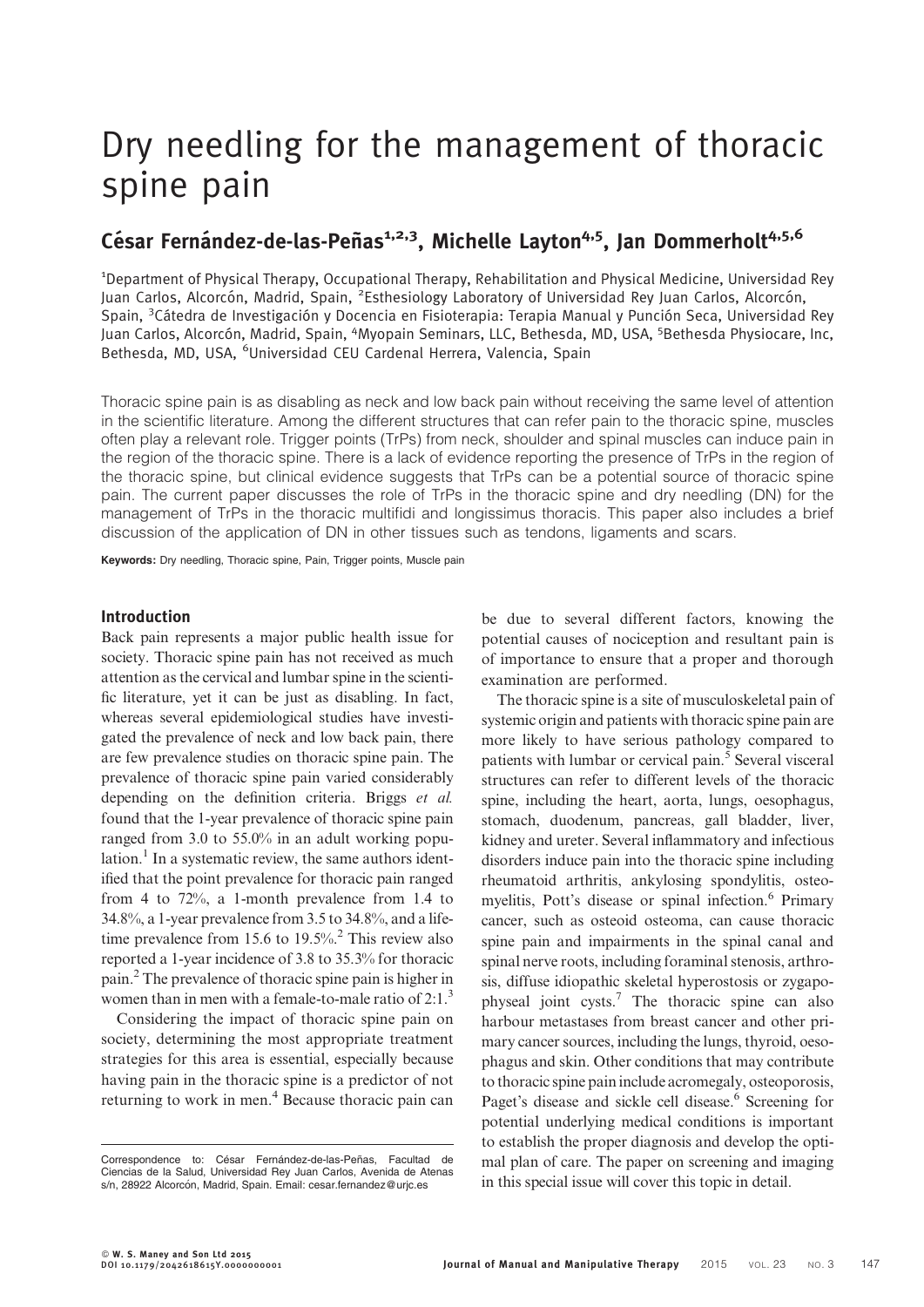From a musculoskeletal perspective, thoracic spine pain is often thought to be due to the facet joints, because of their innervation from the medial branch of the primary dorsal rami.8 Although facet joint pain is poorly defined in a clinical sense, the prevalence of thoracic pain from the facet joints is reported to range from 34 to  $48\%$ <sup>9,10</sup> Anaesthetic facet blocks are poorly correlated with observations based on imaging studies, e.g., MRI or CT. In addition, the effectiveness of facet joint nerve blocks is quite variable<sup>11,12</sup> and it is therefore necessary to explore other potential sources of thoracic spine pain.

#### Muscle Pain and Thoracic Spine Myofascial trigger points (TrPs)

The International Association for the Study of Pain recognises that muscles are a common source of musculoskeletal pain, including thoracic spine pain.<sup>13</sup> According to Simons et  $al$ ,<sup>14</sup> myofascial TrPs located in several muscles can refer to the thoracic spine region, including the lower cervical and thoracic multifidi, the thoracic longissimus and iliocostalis, psoas, latissimus dorsi, serratus posterior inferior, rectus abdominus, scalenes and rhomboid muscles.

A myofascial TrP is a hyperirritable nodule within a taut band of skeletal muscle fibres.<sup>14</sup> It is important to realise that a TrP is not some kind of anatomical structure, but a muscle contracture palpable in a skeletal muscle. To be able to accurately find a TrP, tissues must be palpated perpendicular to the muscle fibres. This mechanical input can cause local and referred pain and may elicit a local twitch response depending on the muscle and the palpation technique. Myofascial TrPs can clinically be classified as either active or latent. An active myofascial TrP is spontaneously painful, generating both local and referred pain and does not require digital stimulation to cause pain symptoms. A latent myofascial TrP is not spontaneously painful and does require digital stimulation to induce local and referred pain, yet, it can display the other qualities of active myofascial TrPs.<sup>14</sup> Active myofascial TrPs reproduce patient's symptoms and the patient usually recognises the pain as familiar pain, whereas latent myofascial TrPs do not reproduce a familiar pain for the individual. In fact, latent myofascial TrPs are also found in healthy asymptomatic individuals.<sup>14–16</sup>

Myofascial TrPs can contribute to impairments of the musculoskeletal system including decreased range of motion, $17,18$  decreased strength, $19$  altered muscle activation patterns,<sup>20</sup> increased tissue stiffness,<sup>21,22</sup> muscle fatigability<sup>23</sup> and local and referred pain.<sup>24–27</sup> Myofascial TrPs have also been associated with decreased joint mobility in the cervical spine, $28$  although this appears to be dependent on the sample size and the manual joint assessment technique.<sup>29</sup>

The most accepted hypothesis for the development of myofascial TrPs is called the 'integrated hypothesis',<sup>30</sup> which stipulates that dysfunctional motor endplates release an excessive amount of non-quantal acetylcholine (ACh), leading to localised contractures. The contractures may cause decreased blood flow within the tissue,  $31,32$  which in turn can lead to local ischaemia, a lowered tissue pH and a subsequent release of pro-inflammatory substances and some chemical mediators including bradykinin, cytokines, substance P, calcitonin gene-related peptide (CGRP), glutamate, tumour necrosis factor-a (TNF- $\alpha$ ), cyclo-oxygenase-2 (COX-2), hypoxia-inducible factor 1-alpha (HIF-1 $\alpha$ ), inducible nitric oxide synthase (iNOS), and vascular endothelial growth factor (VEGF) among others.<sup>33,34</sup> These chemical mediators can activate and maintain muscle nociceptors, resulting in the experience of pain and muscle tenderness. The acidic pH contributes to the inhibition of acetylcholinesterase (AChE) at the motor endplate, thereby preventing the breakdown of ACh in the synaptic cleft, but also activates acid sensing ion channels (ASIC 1 and ASIC 3), vanilloid receptors, especially the transient receptor potential cation channel subfamily V member 1 (TRPV1), and short transient receptor potential channel 4 and 5 (TRPC-4 and TRPC-5).<sup>34</sup>

At the motor endplate, CGRP contributes to the up-regulation of ACh receptors, increases the release of ACh from the motor nerve terminal and inhibits AChE, which contributes to an increased quantity of ACh in the synaptic cleft, an increase in the frequency of end-plate potentials, sarcomere contraction, and taut band formation.<sup>30</sup> At the dorsal horn lamina, CGRP can potentiate substance P, activate second messenger pathways protein kinase A and C (PKA and PKC), and enhance the release of brain derived neurotrophic factor (BDNF), which all contribute to the experience of pain.

Active and latent myofascial TrPs have altered chemical milieus as compared to normal muscle.<sup>33,35,36</sup> As described, the local biochemical changes may activate muscle nociceptors and contribute to peripheral and central sensitisation mechanisms and also to functional changes within the dorsal horn.<sup>37</sup>

# Dry Needling (DN) Interventions for Tendons, Entheses and Scar Tissues

As early as 1979, Lewit described DN of multiple tissues in addition to targetting TrPs, including insertion points of ligaments, scar tissue, periosteum, muscle spasms, tendons, entheses and even joints.<sup>38</sup> He observed immediate analgesia in 271 out of 312 painful structures following DN and suggested that the intensity of the painful stimulus was crucial. In addition, patients with myofascial pain, for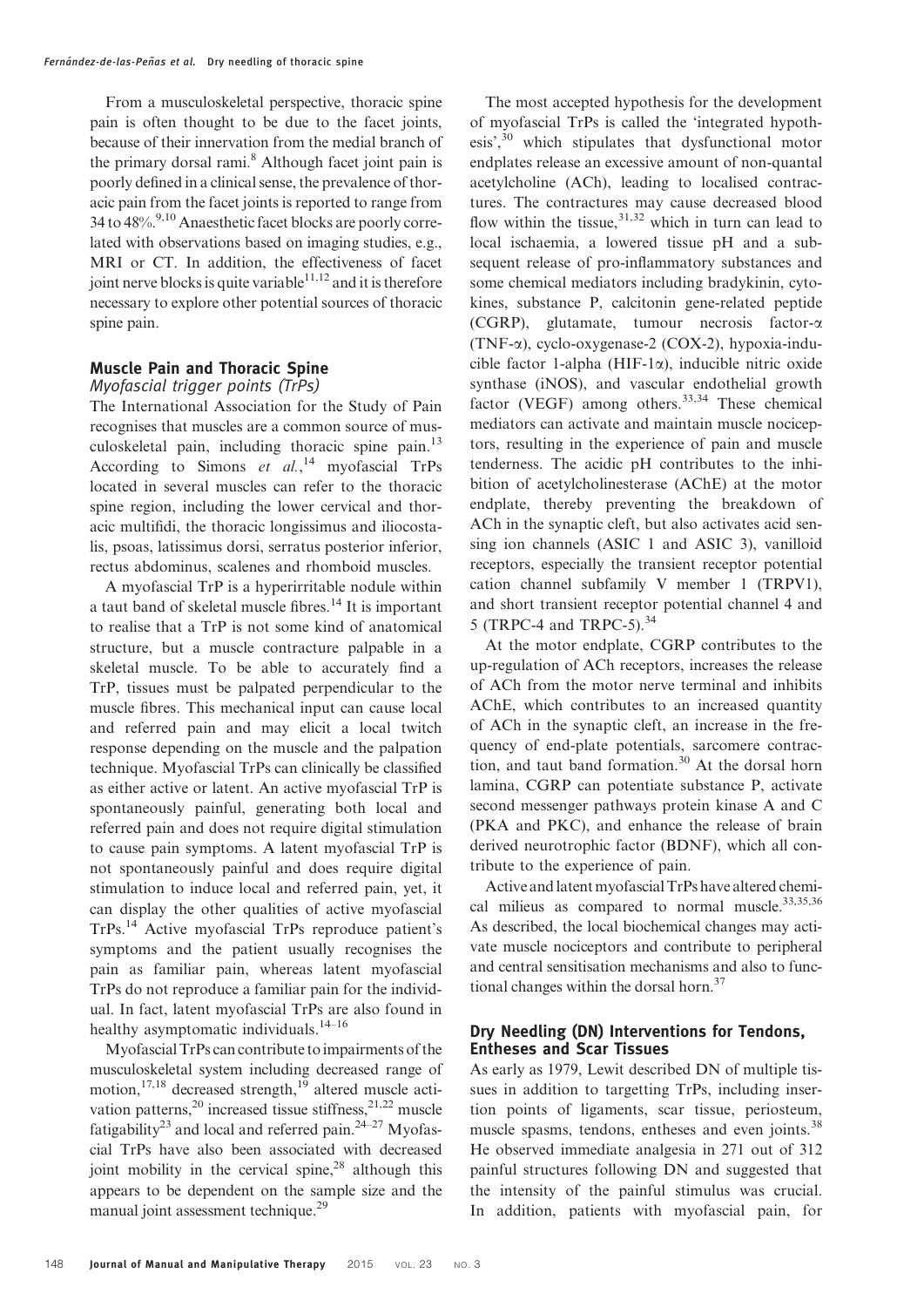example, following a whiplash accident, often present with painful entheses, which can indeed be treated effectively with  $DN.^{39}$  There is also evidence from the medical literature that DN of fascial tissue may be indicated for pain relief, which likely involves targetting fibroblasts.40–42

Overall, there is limited scientific support for DN of all these structures. It is, however, a defensible position that physical therapists should incorporate elements of the acupuncture literature,<sup>43</sup> where needling procedures are described for a range of neuromusculoskeletal diagnoses, e.g., osteoarthritis,<sup>44</sup> low back pain<sup>45</sup> and migraine,  $46$  as long as the diagnoses and indications are within the scope of physical therapy practice. In the context of the current paper, we have opted to exclude the acupuncture literature and focus primarily on myofascial trigger point dry needling (TrP-DN).

# Trigger Point Dry Needling

Dry needling is a 'skilled intervention that uses a thin filiform needle to penetrate the skin and stimulate underlying TrPs, muscles and connective tissues for the management of both neuro-musculoskeletal pain and movement impairments'.<sup>47</sup> In fact, the Physiotherapy Acupuncture Association of New Zealand separated acupuncture by physical therapist in three main categories: traditional acupuncture, western acupuncture and TrP-DN.<sup>48</sup> They describe DN as a rapid, shortterm needling to altered or dysfunctional tissues in order to improve or restore function. This may include (but is not limited to) needling of myofascial TrPs, periosteum and connective tissues. It may be performed with an acupuncture needle or any otherinjection needle without the injection of a fluid. This is a common practice utilised by both traditional and Western acupuncturists.<sup>47</sup>

Some researchers have suggested that in patients exhibiting central sensitisation, therapeutic interventions must be pain-free to avoid increase sensitisation mechanisms,<sup>49</sup> which stands in direct opposition to Lewit's observations. There is emerging literature suggesting that a brief painful needle stick is insufficient to induce or maintain central sensitisation. The response in the pain neuromatrix is strongly influenced by the context in which the painful stimulus appears and within the context of a therapeutic encounter, DN may in fact trigger a conditioned pain modulation response by activating an endogenous pain inhibitory mechanism that inhibits early nociceptive processing.<sup>50,51</sup>

# Effectiveness of TrP-DN

Trigger point dry needling for muscles of the thoracic spine is a technique that is often employed in clinical practice by a trained clinician to help in the management of pain and dysfunction, yet there is very

limited research on DN in the thoracic region. The only research to date is a case series that describes the use of TrP-DN and intramuscular stimulation for non-specific thoracic spine pain in two patients. $52$ Both patients exhibited painful and altered movement patterns in addition to tissue hypertonicity in the thoracic paraspinal musculature. TrP-DN combined with electrical stimulation was performed to the affected thoracic multifidi and paraspinal muscles at the affected levels. After two sessions of TrP-DN and specific motor control exercises, both subjects demonstrated pain-free motion and a reduction in pain.

Despite the limited scientific evidence for TrP-DN in the thoracic spine region, there is growing support for the use of TrP-DN in other specific regions. Understanding TrP-DN research performed in these other areas can help to apply those concepts to the thoracic spine region until research is done in this region. For instance, it is known that TrP-DN to latent myofascial TrPs in shoulder musculature improves muscular activation patterns with elevation<sup>20,53,54</sup> and muscle stiffness.<sup>55</sup> Trigger point-DN can also improve range of motion of the cervical spine,  $56,57$  temporomandibular joint  $(TMJ)$ ,  $^{17,18}$  and shoulder.  $^{58,59}$ A meta-analysis concluded that TrP-DN exhibits grade A evidence for reducing pain in upper quadrant syndrome at short-term, but given the small sample sizes of the included studies, these conclusions may be a bit premature and more research is clearly needed.<sup>60</sup> Another meta-analysis found no differences between TrP-DN and lidocaine immediately after treatment.<sup>61</sup>

Looking at research detailed above and how TrP-DN influences different aspects of the musculoskeletal pain system, allows for understanding how TrP-DN in the work of Rock and Rainey had a positive effect on the reported patients.<sup>52</sup> Both subjects had subjective reports of pain, pain with movement and altered movement patterns. In fact, we should also consider neurophysiological mechanisms of  $TrP-DN$ <sup>62</sup>

### Safety of TrP-DN in the thoracic spine

Prior to performing TrP-DN of the muscles related to thoracic spine pain, there are several factors that need to be considered. First and foremost, the clinician needs to have proper training in treating this region and the musculature, as there are some risks associated with poor needling technique including penetrating the lung fields, the spinal cord, peripheral nerves or blood vessels, or causing spinal infection.<sup>63-66</sup>

There is no available evidence of reported adverse events by physical therapists performing TrP-DN in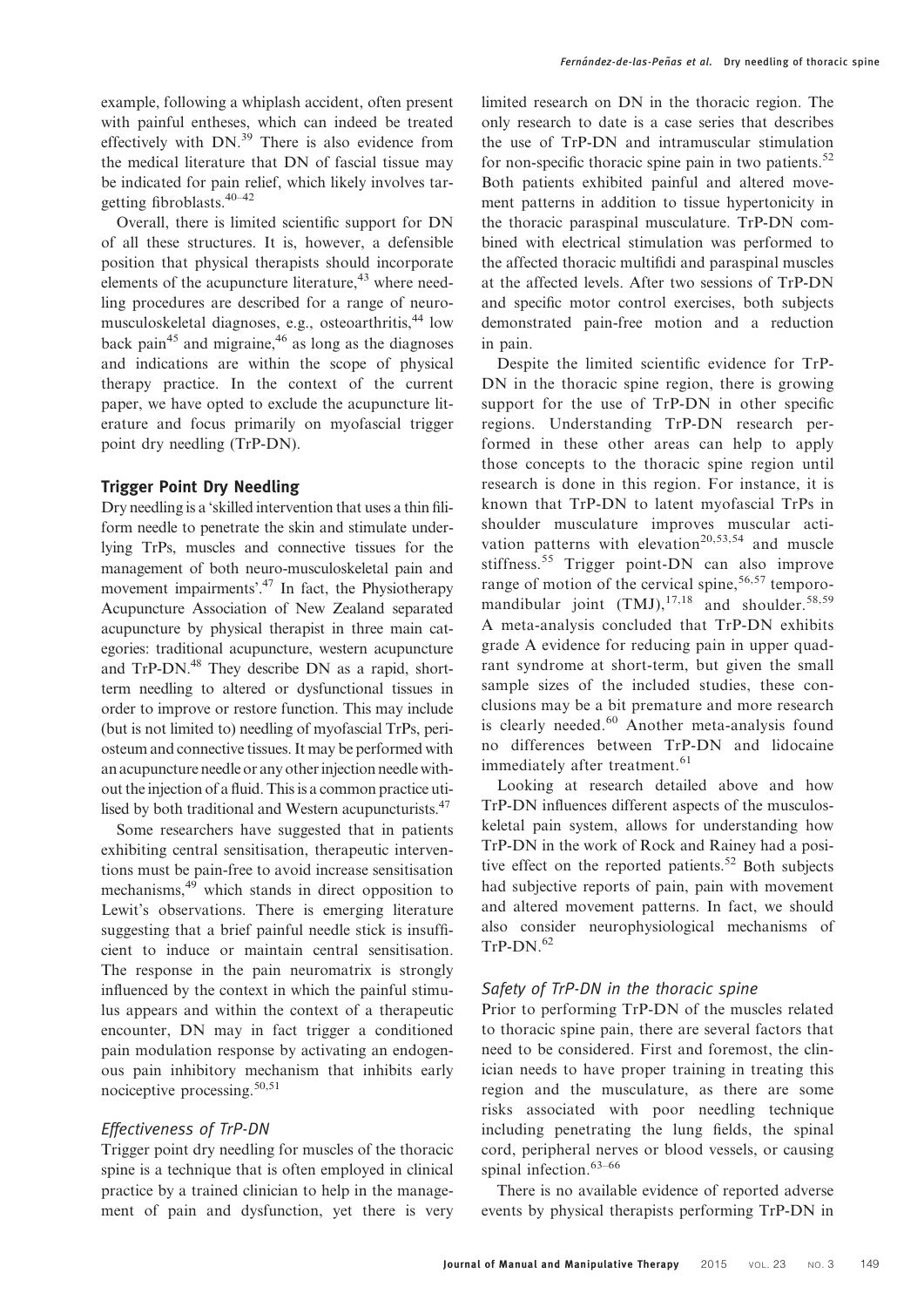the thoracic spine and trunk region. The only study to date that has explored the safety of TrP-DN by physical therapists has reported the technique to be safe. Because there were no documented serious adverse events in 7,629 TrP-DN treatments, the risk of occurrence of a significant adverse event was calculated to be  $\langle 0.04\% \right.^{67}$  Although TrP-DN by physical therapists is safe, it cannot be implied that there is no risk of potentially serious complication. To optimise the safety of TrP-DN, adequate competency-based training is required.<sup>68</sup>

Even with training, if there is any hesitation or doubt about the ability to perform TrP-DN or the known benefit of applying the technique to a particular patient, TrP-DN should not be performed, as the risk to the patient may be greater than the benefit. Finally, all healthcare providers using solid filament needles, such as physical therapists, can learn from the experiences of acupuncturists to avoid placing the safety of patients at risk.

# Precautions and contraindications to TrP-DN in the thoracic spine

Precautions and contraindications specific to TrP-DN in the thoracic spine region must be addressed. Contraindications include local or systemic infections, local skin lesions in the area requiring DN or an inability to communicate appropriately. Precautions include needle aversion, severe hyperalgesia or allodynia, or abnormal bleeding tendencies. A full detailed list of precautions and contraindications are detailed within the APTA description of TrP-DN in its clinical practice resource paper.<sup>47</sup> An additional contraindication, not included in the APTA document, for performing TrP-DN in the thoracic spine region would be if the patient has a lipoma in the area to be treated. Lipomas can make it challenging to maintain appropriate landmarks for safety. It is not recommended that clinicians needle through a lipoma since muscles below cannot be adequately palpated. For areas other than the thoracic area, additional consideration needs to include implanted devices, pacemakers and cosmetic implants as performing TrP-DN in these areas is contraindicated.

# TrP-DN of Thoracic Spine Musculature

In this section, we will discuss the application of TrP-DN into the main thoracic musculature including the thoracic multifidi and longissimus thoracis muscles.

### Thoracic multifidi muscle

Trigger point dry needling of specific thoracic spine muscles requires proper knowledge of anatomy to ensure the patient's safety.<sup>69</sup> The thoracic multifidi have attachments from the transverse processes to the base or top of the spinous process of the

vertebrae above. The deepest layers attach to the adjacent vertebrae, the most superficial layers attach three to four levels above, and those in the middle layer attach two to three levels above. To properly palpate these muscles in the thoracic region, a finger must be placed immediately next to the spinous processes on either side. In this 'gutter or valley', TrPs in these muscles will typically feel like dense 'speed bumps' as the clinician palpates longitudinally down each level next to the spinous processes. To insert a needle safely into the thoracic multifidi muscle, there is a safe needle zone that must be adhered to, so that the needle does not puncture the lung cavity. The safe needle zone is one finger width (of the patient) immediately lateral to the spinous process, such that one side of the index finger is butting against the spinous process (Fig. 1). The needle is inserted perpendicular to the skin immediately inside the lateral borders of the index finger. Once the needle is tapped into the subcutaneous tissue, it is directed in a caudal medial direction towards the lamina (Fig. 2). In order to know that the multifidus muscle has been penetrated, the needle must come into contact with the vertebrae lamina. The direction of the needle should never be in a cranial medial direction as this can cause penetration of the spinal canal. Manipulation of the needle 'in and out' of the muscle should stay within the safe needle zone and maintain a caudal medial direction to ensure coming into contact with the lamina each time. For most patients, a  $0.30 \times 50$  mm needle is used to ensure proper depth while also not permitting needle insertion completely up to the handle, as the needle has the potential to break at this junction.

When the needle is inserted into a myofascial TrP in the thoracic multifidi, the patient will often complain of a deep aching cramp as a referred pain sensation; however, symptoms can also refer to the chest, along a rib (mimicking an intercostal neuralgia), or downward and/or outward several thoracic



Figure 1 Safe zone on the thoracic spine for dry needling of the thoracic multifidi.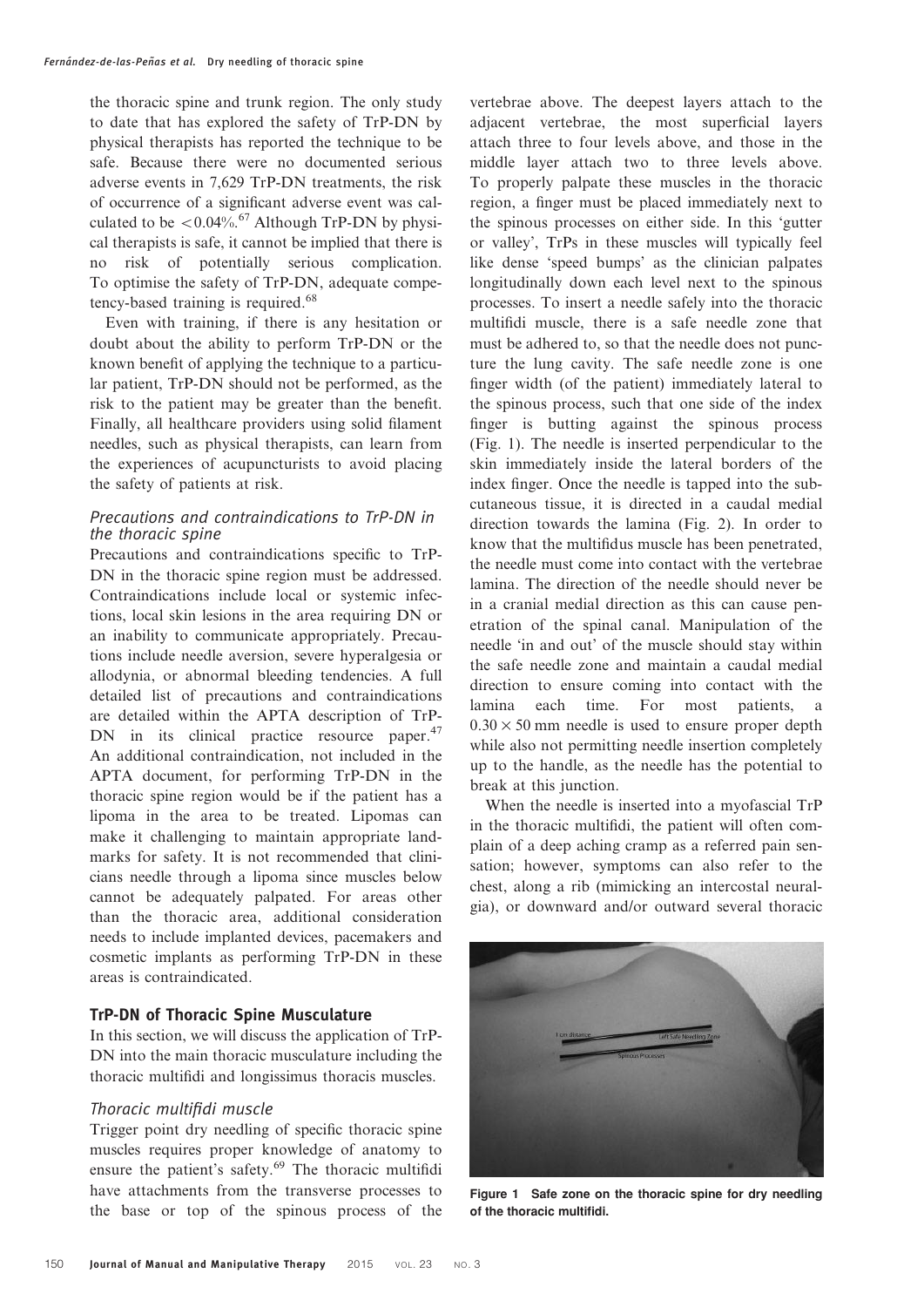

Figure 2 Myofascial trigger point dry needling of the thoracic multifidi muscle. The needling is inserted into the safe zone of the thoracic spine, corresponding with the lamina of the thoracic vertebrae.

segments. From a clinical perspective, it has been observed that after treatment of the thoracic multifidi on both sides in areas of joint restriction, passive inter-vertebral mobility is improved. Often, if there is a restriction in forward bending, this will be improved as well.

In the upper thoracic region, down to T6 level specifically, needling of the thoracic multifidi may have an influence on semispinalis capitis, semispinalis cervicis, splenius capitis and splenius cervicis muscles since they originate from the thoracic spine. It has been shown clinically that performing TrP-DN in this area improves pain in the cervical spine region. Additionally, TrP-DN of the thoracic multifidi muscle can also influence other muscles including middle trapezius, rhomboid major, rhomboid minor, lower trapezius, latissimus dorsi and serratus posterior inferior muscles due to their attachments to their respective thoracic spinous processes. Therefore, these muscles can be influenced from a mechanical and/or a pain referral perspective. This improvement is potentially likely due to an indirect treatment of these cervical muscles, although formal research on this topic is needed.

#### Longissimus thoracis muscle

The longissimus thoracis muscle is immediately lateral to the thoracic multifidi on each side of the thoracic spine. It is the 'hill' muscle next to the thoracic multifidi. The muscle attaches from the tips of the transverse processes of all the thoracic vertebrae to ribs 3 or 4 through 12 between the angles and tubercles.<sup>69</sup> Because there are no boney landmarks to use for TrP-DN of this muscle, a different technique from the multifidus is employed. After finding the myofascial TrP by palpating perpendicular to the muscle fibres, the TrP is marked with the guide tube by gently pressing down on the myofascial TrP. The needle is then inserted perpendicular to

the skin just above the myofascial TrP, while the index and middle fingers are on each side of the needle and TrP (Fig. 3). After the needle is quickly tapped into the skin, the needle is directed at a shallow angle towards the myofascial TrP, going longitudinally along the length of the muscle. The depth of the needle can be gradually increased, but in order to maintain safety, it should not increase to more than  $30-45^\circ$  angle, depending on the muscular development of the patient (Fig. 4). This will ensure that the needle does not penetrate the lung. In addition to the needle being directed longitudinally into the muscle, it can have a slight medial direction, but never a lateral, as a lateral direction places the point of the needle towards the lung tissue.

When manipulating the needle 'in and out' of the muscle, the direction should always stay caudal or caudal medial. For most patients, a  $0.30 \times 50$  mm needle is used to ensure proper depth and coverage, while also not permitting needle insertion completely up to the handle, as the needle has the potential to



Figure 3 Myofascial trigger point dry needling of the longissimus thoracis muscle.



Figure 4 Angulation of the needle during dry needling of the longissimus thoracis.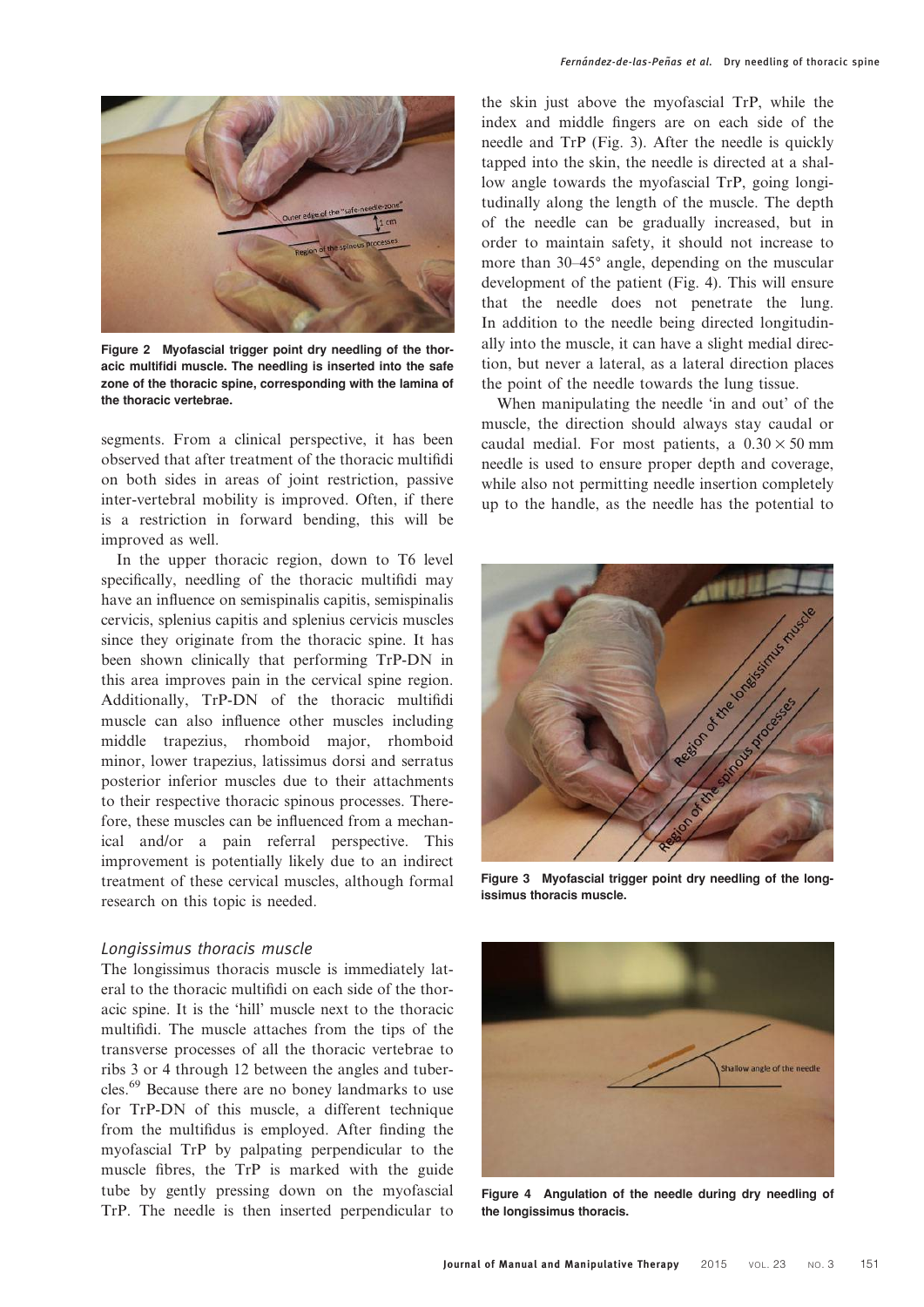

Figure 5 Scheme of the rotation of the thoracic vertebras in a patient with scoliosis.

break at this junction. For patients with smaller musculature, a  $0.30 \times 30$  mm needle is appropriate.

The presence of a scoliosis is a contraindication to TrP-DN of both the thoracic multifidi and longissimus thoracis muscles, because of the vertebral rotation, which can alter boney landmarks and no longer ensures safety of needle insertion into the targetted tissue (Fig. 5).

#### Conclusion

The current paper summarises current evidence of the relevance of muscle pain in thoracic spine pain. Several neck, shoulder and spine muscles refer pain to the thoracic spine. TrP-DN can be safely applied to the thoracic spine musculature by an experienced clinician. There is a lack of research into this area since no study has investigated the effectiveness of TrP-DN application to the thoracic spine.

#### Disclaimer Statements

Contributors All authors have participated actively in the current paper.

Funding C Fernández-las-Peñas was partially fund supported by the 'Grupo Excelencia Investigadora URJC-Banco Santander (N°30VCPIGI03): Investigación traslacional en el proceso de salud - enfermedad (ITPSE)'.

Conflicts of interest All authors of the manuscript declare no conflicts of interest.

Ethics approval None required.

#### References

- 1 Briggs AM, Bragge P, Smith AJ, Govil D, Straker LM. Prevalence and associated factors for thoracic spine pain in the adult working population: a literature review. [J Occup Health.](http://www.maneyonline.com/action/showLinks?pmid=19336970&crossref=10.1539%2Fjoh.K8007&isi=000266798100001) 2009;51:177–92.
- 2 Briggs AM, Smith AJ, Straker LM, Bragge P. Thoracic spine pain in the general population: prevalence, incidence and

associated factors in children, adolescents and adults: a systematic review. [BMC Musculoskelet Disord.](http://www.maneyonline.com/action/showLinks?pmid=19563667&crossref=10.1186%2F1471-2474-10-77&isi=000268671000001) 2009;10:77.

- 3 Fouquet N, Bodin J, Descatha A, Petit A, Ramond A, Ha C, et al. Prevalence of thoracic spine pain in a surveillance net-work. [Occup Med](http://www.maneyonline.com/action/showLinks?crossref=10.1093%2Foccmed%2Fkqu151). 2015;65(2):122-5.
- 4 Dionne CE, Bourbonnais R, Frémont P, Rossignol M, Stock SR, Nouwen A, et al. Determinants of ''return to work in good health'' among workers with back pain who consult in primary care settings: a 2-year prospective study. [Eur](http://www.maneyonline.com/action/showLinks?pmid=16868783&crossref=10.1007%2Fs00586-006-0180-2&isi=000246563000011) [Spine J](http://www.maneyonline.com/action/showLinks?pmid=16868783&crossref=10.1007%2Fs00586-006-0180-2&isi=000246563000011). 2007;16:641-55.
- 5 Michael ALR, Newman J, Rao AS. The assessment of thoracic pain. [Orthop Trauma](http://www.maneyonline.com/action/showLinks?crossref=10.1016%2Fj.mporth.2009.10.005). 2010;24:63-73.
- 6 Goodman CC, Sndyer TK. Differential diagnosis for physical therapists: screening for referral. 5th edn. St. Louis MO: Elsevier Saunders; 2013.
- 7 Mader R, Sarzi-Puttini P, Atzeni F, Olivieri I, Pappone N, Verlaan JJ, et al. Extraspinal manifestations of diffuse idio-
- pathic skeletal hyperostosis. [Rheumatology.](http://www.maneyonline.com/action/showLinks?pmid=19783587&crossref=10.1093%2Frheumatology%2Fkep308&isi=000272081000004) 2009;48:1478–81.<br>8 Moore KL. *Clinically oriented anatomy*. 3rd edn Clinically oriented anatomy. 3rd edn. Baltimore, MD: Williams & Wilkins; 1992.
- 9 Atluri S, Datta S, Falco FJ, Lee M. A systematic review of diagnostic utility and therapeutic effectiveness of thoracic facet joint interventions. <u>Pain Phys</u>. 2008;11:611-29.
- 10 Manchikanti L, Boswell MV, Singh V, Pampati V, Damron KS, Beyer CD. Prevalence of facet joint pain in chronic spinal pain of cervical, thoracic, and lumbar regions. [BMC Musculoskelet Disord](http://www.maneyonline.com/action/showLinks?pmid=15169547&crossref=10.1186%2F1471-2474-5-15&isi=000222362900001). 2004;5:15.
- 11 Manchikanti KN, Atluri S, Singh V, Geffert S, Sehgal N, Falco FJ. An update of evaluation and therapeutic thoracic facet interventions. [Pain Phys.](http://www.maneyonline.com/action/showLinks?pmid=22828694&isi=000306831900006) 2012;15:E463-81.
- 12 Manchikanti L, Singh V, Falco FJ, Cash KA, Pampati V, Fellows B. Comparative effectiveness of a one-year follow-up of thoracic medial branch blocks in management of chronic thoracic pain: a randomized, double-blind active controlled trial. [Pain Phys.](http://www.maneyonline.com/action/showLinks?pmid=21102966&isi=000285911100005) 2010;13:535–48.
- 13 Handwerker H, Arendt-Nielsen L. Pain model: translational relevance and applications. Seattle: IASP Press; 2013.
- 14 Simons DG, Travell JG, Simons LS. Myofascial pain and dysfunction: the trigger point manual  $(Vol 1)$ . Upper half of the body. 2nd edn. Baltimore, MD: Williams & Wilkins; 1999.
- 15 Bron C, Dommerholt J, Stegenga B, Wensing M, Oostendorp RA. High prevalence of shoulder girdle muscles with myofascial trigger points in patients with shoulder pain. [BMC Musculoskelet Disord](http://www.maneyonline.com/action/showLinks?pmid=21711512&crossref=10.1186%2F1471-2474-12-139&isi=000293294400001). 2011;12:139.
- 16 Calandre EP, Hidalgo J, Garcia-Leiva J, Rico-Villademoros F. Trigger point evaluation in migraine patients: an indication of peripheral sensitization linked to migraine predisposition? [Eur](http://www.maneyonline.com/action/showLinks?pmid=16618340&crossref=10.1111%2Fj.1468-1331.2006.01181.x&isi=000236243800007) [J Neurology.](http://www.maneyonline.com/action/showLinks?pmid=16618340&crossref=10.1111%2Fj.1468-1331.2006.01181.x&isi=000236243800007) 2006;13:244–9.
- 17 Fernández-Carnero J, La Touche R, Ortega-Santiago R, Galan-del-Rio F, Pesquera J, Ge HY, et al. Short-term effects of dry needling of active myofascial trigger points in the masseter muscle in patients with temporomandibular disorders. [J Orofac Pain](http://www.maneyonline.com/action/showLinks?pmid=20213036&isi=000275119500010). 2010;24:106–12.
- 18 Gonzalez-Perez L, Infante-Cossio P, Granados-Nuñez M, Urresti-Lopez FJ. Treatment of temporomandibular myofascial pain with deep dry needling. [Med Oral Patol Oral Cir Bucal](http://www.maneyonline.com/action/showLinks?pmid=22549679&crossref=10.4317%2Fmedoral.17822&isi=000308981600010). 2012;17:781–5.
- Celik D, Yeldan I. The relationship between latent trigger points and muscle strength in healthy subjects: a double blind study. [J Back Musculoskelet Rehabil](http://www.maneyonline.com/action/showLinks?pmid=22142714&isi=000297862700008). 2011;24:251–6.
- 20 Lucas KR, Rich PA, Polus BI. Muscle activation patterns in the scapular positioning muscles during loaded scapular plane elevation: the effects of latent myofascial trigger points. [Clin](http://www.maneyonline.com/action/showLinks?pmid=20667633&crossref=10.1016%2Fj.clinbiomech.2010.05.006&isi=000281334700003) [Biomech](http://www.maneyonline.com/action/showLinks?pmid=20667633&crossref=10.1016%2Fj.clinbiomech.2010.05.006&isi=000281334700003). 2010;25:765–70.
- 21 Sikdar S, Shah JP, Gebreab T, Yen RH, Gilliams E, Danoff J, et al. Novel applications of ultrasound technology to visualize and characterize myofascial trigger points and surrounding soft tissue. [Arch Phys Med Rehabil.](http://www.maneyonline.com/action/showLinks?pmid=19887205&crossref=10.1016%2Fj.apmr.2009.04.015&isi=000271881900003) 2009;90:1829–38.
- 22 Turo D, Otto P, Shah JP, Heimur J, Gebreab T, Zaazhoa M, et al. Ultrasonic characterization of the upper trapezius muscle in patients with neck pain. [Ultrason Imaging](http://www.maneyonline.com/action/showLinks?pmid=23493615&crossref=10.1177%2F0161734612472408&isi=000329395600008). 2013;35:173–87.
- 23 Ge HY, Arendt-Nielsen L, Madeleine P. Accelerated muscle fatigability of latent myofascial trigger points in humans. [Pain Med](http://www.maneyonline.com/action/showLinks?pmid=22694218&crossref=10.1111%2Fj.1526-4637.2012.01416.x&isi=000306360400014). 2012;13:957–64.
- 24 Fernández-de-Las-Peñas C, Galán-Del-Río F, Alonso-Blanco C, Jiménez-García R, Arendt-Nielsen L, Svensson P. Referred pain from muscle trigger points in the masticatory and neck-shoulder musculature in women with temporomandibular disorders. [J Pain](http://www.maneyonline.com/action/showLinks?pmid=20494623&crossref=10.1016%2Fj.jpain.2010.03.005&isi=000285442800008). 2010;11:1295–304.